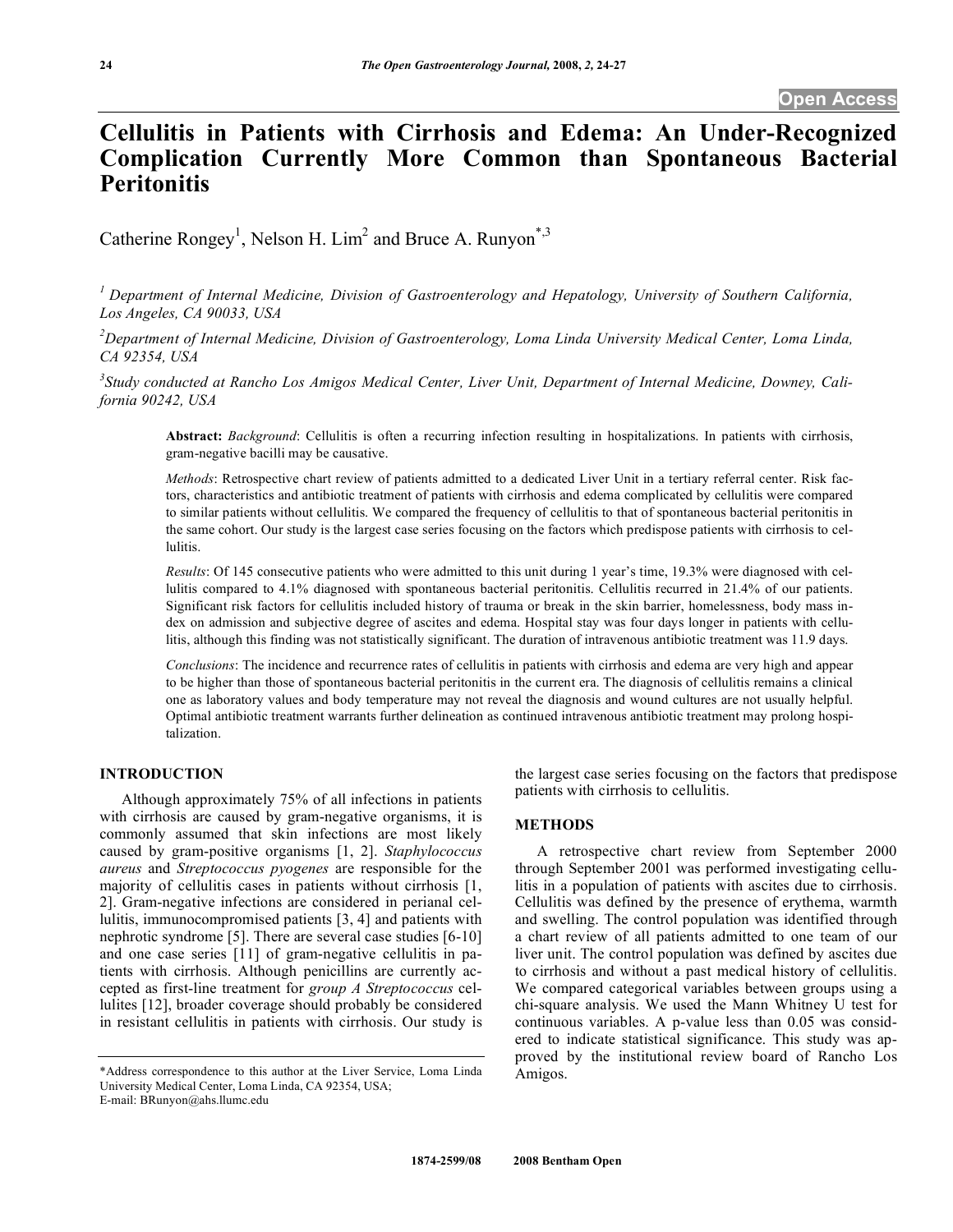# **RESULTS**

 Sixty-one control patients were identified, but of these 3 had ascites secondary to etiology other than cirrhosis, 7 had cellulitis in the past, 3 had developed spontaneous bacteremia of unknown etiology and 16 charts could not be found. A chart review was performed on the remaining 32 charts.

# **Etiology of Cirrhosis**

 Our cellulitis and control population groups were similar with a non-significant difference found between age, gender, race and etiologies of cirrhosis which included alcohol, nonalcoholic steatohepatitis (NASH), hepatitis B and hepatitis C (Table **1**). The population was predominantly male in both groups and alcohol appeared to be the most common etiology of cirrhosis. Sites of infection varied with the most common site being the lower extremity (Table **2**).

| Table 1. |  | <b>Baseline Characteristics of Study Population</b> |  |  |
|----------|--|-----------------------------------------------------|--|--|
|----------|--|-----------------------------------------------------|--|--|

|                         | <b>Cellulitis</b> | Control | p-Value |
|-------------------------|-------------------|---------|---------|
| Age                     | 48.8              | 46.72   | 0.79    |
| Gender                  |                   |         | 0.11    |
| Male                    | 26                | 25      |         |
| Female                  | $\overline{2}$    | 7       |         |
| Race                    |                   |         | 0.56    |
| Hispanic                | 21                | 20      |         |
| Caucasian               | 6                 | 5       |         |
| African American        | 1                 | 3       |         |
| Asian Pacific Islander  | 1                 | 3       |         |
| Etiology of Cirrhosis   |                   |         |         |
| Alcohol                 | 25                | 29      | 0.86    |
| Hepatitis B             | 6                 | 10      | 0.20    |
| Hepatitis C             | 14                | 12      | 0.38    |
| Alcohol and Hepatitis C | $\overline{7}$    | 4       | 0.21    |
| <b>NASH</b>             | 6                 | 3       | 0.19    |

**Table 2. Site of Infection** 

| Trunk                  |  |
|------------------------|--|
| Lower Extremity        |  |
| <b>Upper Extremity</b> |  |
| Scrotum                |  |

# **Risk Factors**

 Predisposing risk factors such as evidence or history of trauma, admission and discharge body mass index, tinea pedis, Human Immunodeficiency Virus (HIV) status, diabetes, homelessness, years of alcohol use and number of prior decompensations were compared (Table **3**). Portal of entry was identified or history of blunt trauma was obtained in 17 of the 28 cellulitis cases. Documentation of tinea pedis was not available in most of the charts. A significant difference was

found in admission body mass index, BMI, and homelessness.

**Table 3. Risk Factors** 

|                            | <b>Cellulitis</b> | Control  | p-Value |
|----------------------------|-------------------|----------|---------|
| History/evidence of trauma | 17                | n/a      |         |
| <b>Diabetes</b>            | 6                 | 3        | 0.17    |
| <b>HIV</b>                 | 3                 | $\theta$ | 0.06    |
| Years of Alcohol use       | 22.5              | 18.4     | 0.12    |
| Prior Decompensations      | 2.2               | 1.8      | 0.15    |
| Homeless                   | 13                | 4        | 0.004   |
| <b>Admission BMI</b>       | 28.9              | 26.3     | 0.04    |
| Discharge BMI              | 26.1              | 23.8     | 0.07    |

HIV= Human Immunodeficiency Virus; BMI= Body Mass Index.

### **Laboratory Data**

 Comparison of admission laboratory data was extensive and did not yield a significant difference between the two groups (Table **4**).

### **Table 4. Admission Laboratory Data**

|                                | <b>Cellulitis</b> | Control | p-Value |
|--------------------------------|-------------------|---------|---------|
| Leukocytes                     | 8.5               | 8.6     | 0.81    |
| Hemoglobin                     | 10.9              | 10.9    | 0.84    |
| Platelet                       | 141.4             | 146.4   | 0.39    |
| Sodium                         | 134               | 133     | 0.65    |
| Blood Urea Nitrogen            | 19.8              | 17.3    | 0.53    |
| Creatinine                     | 0.98              | 1.1     | 0.65    |
| Protime                        | 16.3              | 17.3    | 0.40    |
| International Normalized Ratio | 1.56              | 1.67    | 0.42    |
| <b>Total Bilirubin</b>         | 4.7               | 6.4     | 0.46    |
| Albumin                        | 2.13              | 2.15    | 0.82    |
| Ascitic fluid total protein    | 1.44              | 1.66    | 0.31    |
| Serum Ascites-Albumin Gradient | 1.54              | 1.49    | 0.48    |

# **Objective Assessment**

 Objective assessments upon admission included maximum temperature, altered mental status, body mass index, Child-Pugh score, icterus, degree of edema and presence of erythema. Degree of ascites and edema was significantly higher in the cellulitis group.

 Twenty-seven patients with cellulitis had noticeable erythema.

#### **Subjective Assessment**

 Seventeen of the 28 cellulitis patients complained of pain at the site of infection.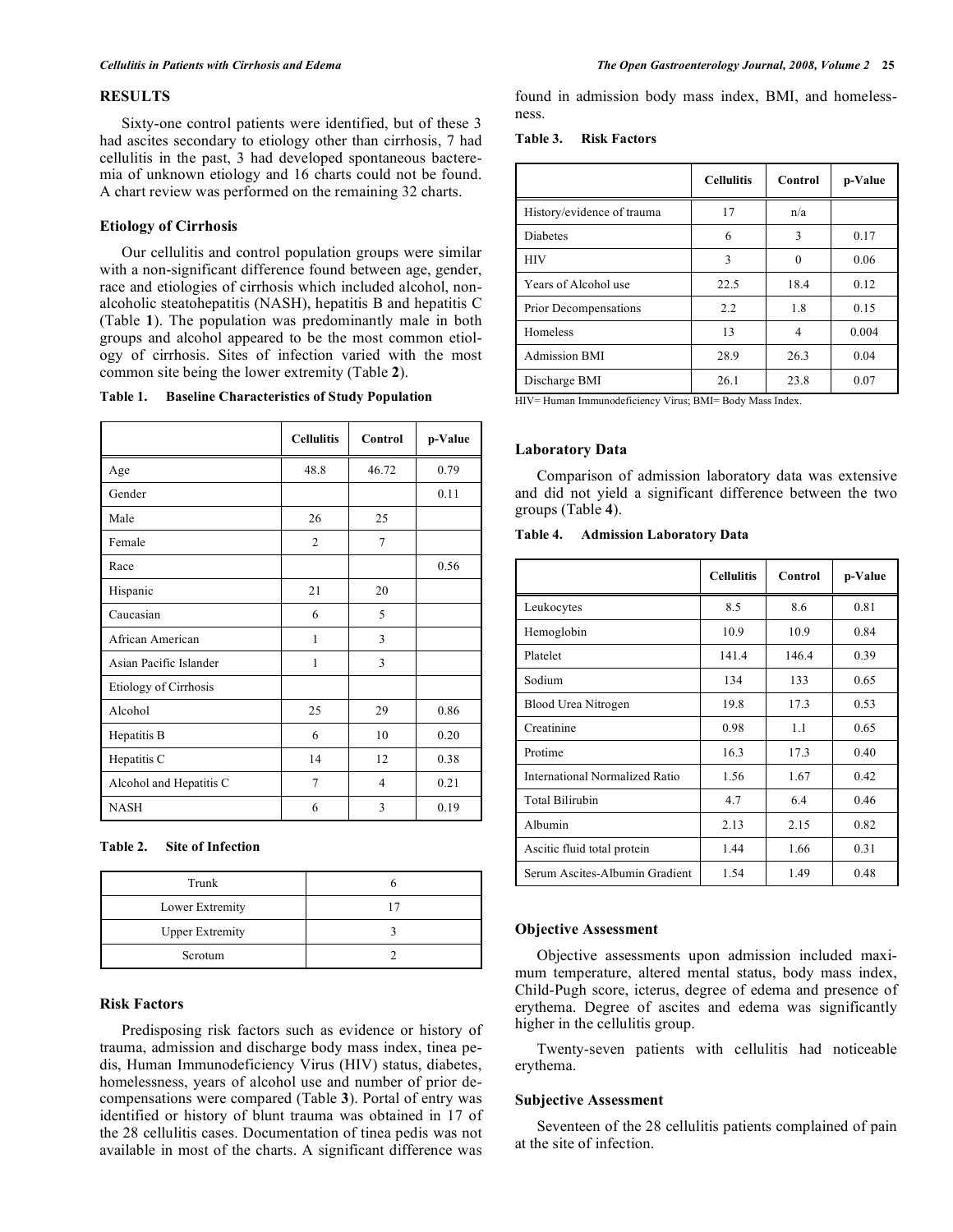#### **Wound and Blood Cultures**

 Wound cultures were performed on three cellulitis patients. One patient's culture was negative but one patient grew *Enterobacter cloacae* and one Pseudomonas respectively. Blood cultures were negative in 5 out of 5 patients with cellulitis.

# **Treatment**

 Cellulitis patients received a mean of 11.9 days of intravenous antibiotic treatment (Table **6**). Fourteen patients with cellulitis were treated with more than one class of antibiotic during their hospital course. First-generation cephalosporins were the most frequently used (Table **7**). Diuretic treatment was greater in patients with cellulitis. Although patients with cellulitis required a greater number of days on higher dose diuretics, this difference was not significant. Hospital stay was greater by 4 days in the cellulitis patients compared to controls but this difference was not found to be significant.

**Table 5. Admission Clinical Assessment** 

|                       | <b>Cellulitis</b> | Control | p-Value |
|-----------------------|-------------------|---------|---------|
| Temperature           | 99.9              | 99.9    | 0.90    |
| Altered Mental Status | 12                | 10      | 0.35    |
| Body Mass Index       | 28.9              | 26.3    | 0.04    |
| Child Pugh Score      | 10.1              | 10.0    | 0.68    |
| <b>Icterus</b>        | 22                | 18      | 0.07    |
| Degree of ascites     | 2.3               | 1.5     | 0.03    |
| Degree of edema       | 2.1               | 1.5     | 0.04    |

**Table 6. Duration of Antibiotic and Diuretic Treatment and Length of Hospitalization** 

| Days of                          | <b>Cellulitis</b> | Control | p-Value |
|----------------------------------|-------------------|---------|---------|
| Intravenous antibiotic treatment | 11.9              | N/A     | N/A     |
| Oral antibiotic treatment        | 4.1               | N/A     |         |
| Diuretic treatment               | 17.1              | 11.3    | 0.03    |
| <b>Higher Dose Diuretic</b>      | 7.3               | 4.4     | 0.15    |
| Intravenous treatment            | 11.9              | 3.9     | 0.0003  |
| Length of Hospitalization        | 22.3              | 18.3    | 0.26    |

Intravenous treatment: includes antibiotic and diuretic treatment.

Higher Dose Diuretic: Furosemide dose greater than 40 mg/d and/or Spironolactone dose greater than 100 mg/d.

# **DISCUSSION**

 Although cellulitis is a relatively common disorder, its exact etiology is unknown [13]. It is particularly important to identify risk factors in patients with cirrhosis to prevent recurrent hospitalizations. Although lymphedema is recognized as a risk factor for recurrent cellulitis [14], we believe that edema in the setting of cirrhosis should be considered as well.

 Several studies have shown that the BMI is a risk factor for developing cellulitis [15, 16]. We noted that admission body mass index was significantly higher in the cellulitis patients compared to controls at 28.9 and 26.3. At time of discharge, the BMI was higher in the cellulitis group compared to control group. This difference approached but did not reach our defined level of statistical significance. Higher doses of diuretics were used more frequently in the cellulitis group although there was not a statistically significant difference. It is well known that peripheral edema is a risk factor for cellulitis [17]. Increased edema or fluid retention results in increased patient weight. If there is an increased risk in cellulitis in cirrhotics, it is unclear if this reflects the degree of edema, increased dry weight, or both.

**Table 7. Selection of Antibiotic Treatment** 

| Antibiotic                                                                   | <b>Number of Patients *</b> |
|------------------------------------------------------------------------------|-----------------------------|
| First-Generation Cephalosporin                                               | 17                          |
| Second-Generation Cephalosporin                                              |                             |
| Third-Generation Cephalosporin                                               | 5                           |
| Fourth-Generation Cephalosporin                                              |                             |
| <b>First-Generation Penicillin</b>                                           | $\theta$                    |
| Second-Generation Penicillin                                                 | 3                           |
| Third-Generation Penicillin                                                  | 6                           |
| Fourth-Generation Penicillin                                                 | 4                           |
| First-Generation Fluoroquinolone                                             | $\theta$                    |
| Second-Generation Fluoroquinolone                                            | $\theta$                    |
| Third-Generation Fluoroquinolone                                             | 6                           |
| Fourth-Generation Fluoroquinolone                                            | $\theta$                    |
| Cleocin                                                                      | 1                           |
| Vancomycin                                                                   | 4                           |
| Aminoglycoside                                                               | 1                           |
| Metronidazole<br>ومعارضه والمحاملة والمحافظ والمستعار والمستلف والأنافذ<br>. | 4<br>بالموالية والمد        |

\*Includes patients who were on more than one antibiotic.

 Tinea pedis has been shown to be a risk factor for cellulitis [14]. Although we considered tinea pedis as a risk factor, this risk factor was not consistently recorded in our chart review preventing our analysis.

 Homelessness was a significant risk factor present in 46% of our cellulitis group compared to 12.5% of our controls. This is most likely reflective of a combination of risk factors which would include lack of general hygiene, greater risk for trauma and poor medical care.

 Diabetes, hepatitis B and C infection, and HIV were not found to be significant risk factors in our study. Previous studies have identified diabetes as a risk factor [19, 20] while a recent case review did not [14]. Our review may have been too small to provide enough power to detect a difference. While our review was not able to identify hepatitis C viral infection as a risk factor, a much larger case control series comparing 34,204 HCV infected patients with 136,816 control subjects found a significantly higher incidence of cellulitis amongst the HCV population [21].

 Although an increased risk of bacteremia has been seen in a higher Child-Pugh class, our study did not the Child-Pugh score to be a significant variable [22].

 A diagnosis of cellulitis based on objective assessment of laboratory data, blood cultures and temperature may be complicated in patients with cirrhosis where the hospital presentation is often in the setting of alcoholic hepatitis. Although a prior study identified hypoalbuminemia and renal insufficiency